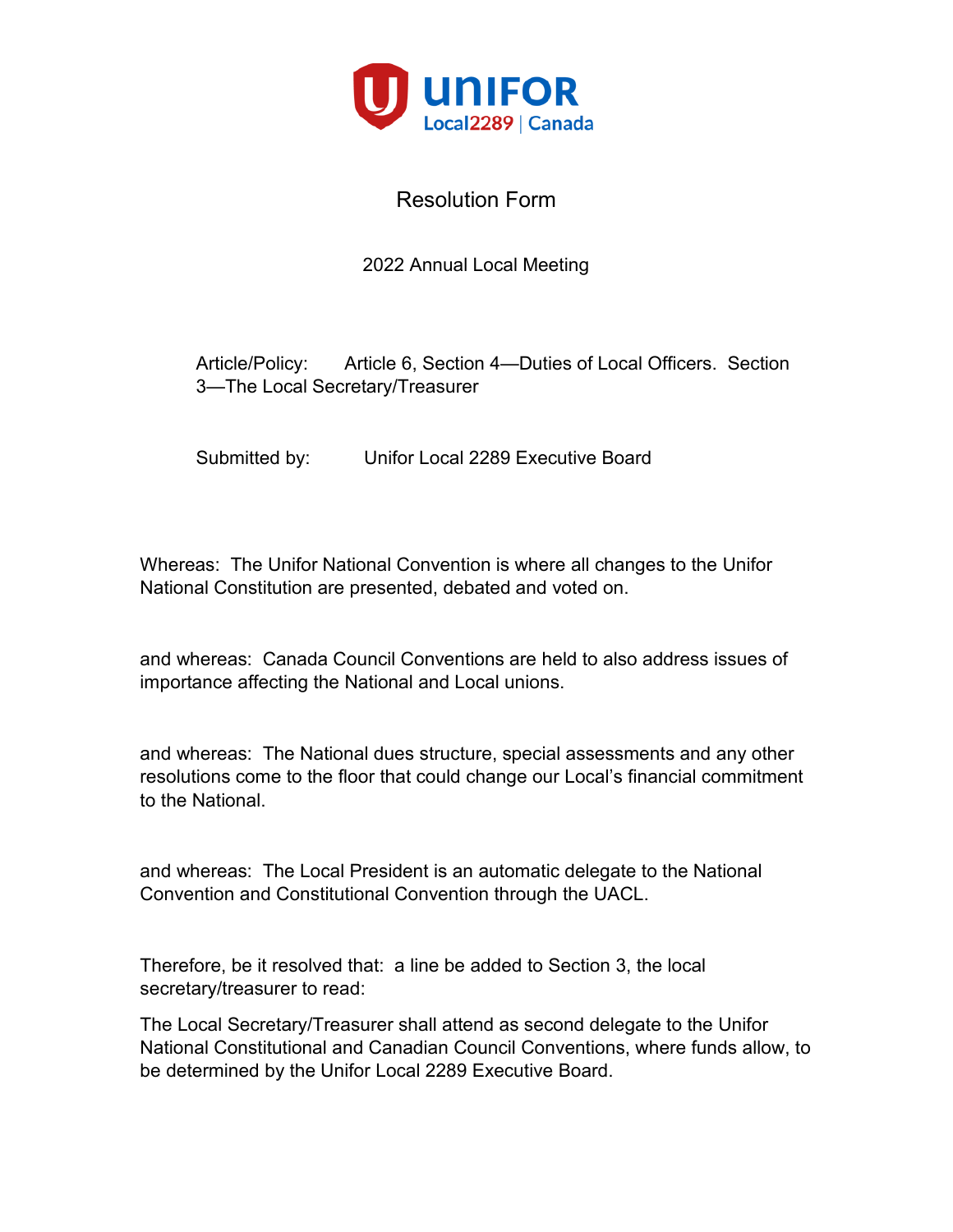

# **RESOLUTIONS**

**Article/Policy:** Article 6.6 – Governing Authority

**Submitted by:** Local 2289 Unit Chairs

**Whereas:** there is no maximum time period stated in the current Local by-law's article to address union members who volunteer to do temporary management roles while holding elected union / committee positions.

**Therefore be it resolved that** Article 6.6 read as follows; Any union member who is not an officer of the Local, as described in Article 6.3(a), will excuse themselves from their elected union position / committee, for the time that they are working in their temporary management role. If that period of time in the temporary management role exceeds 21 days in a calendar year, then the union member will be recalled as per Article 15 Section E of the National Constitution.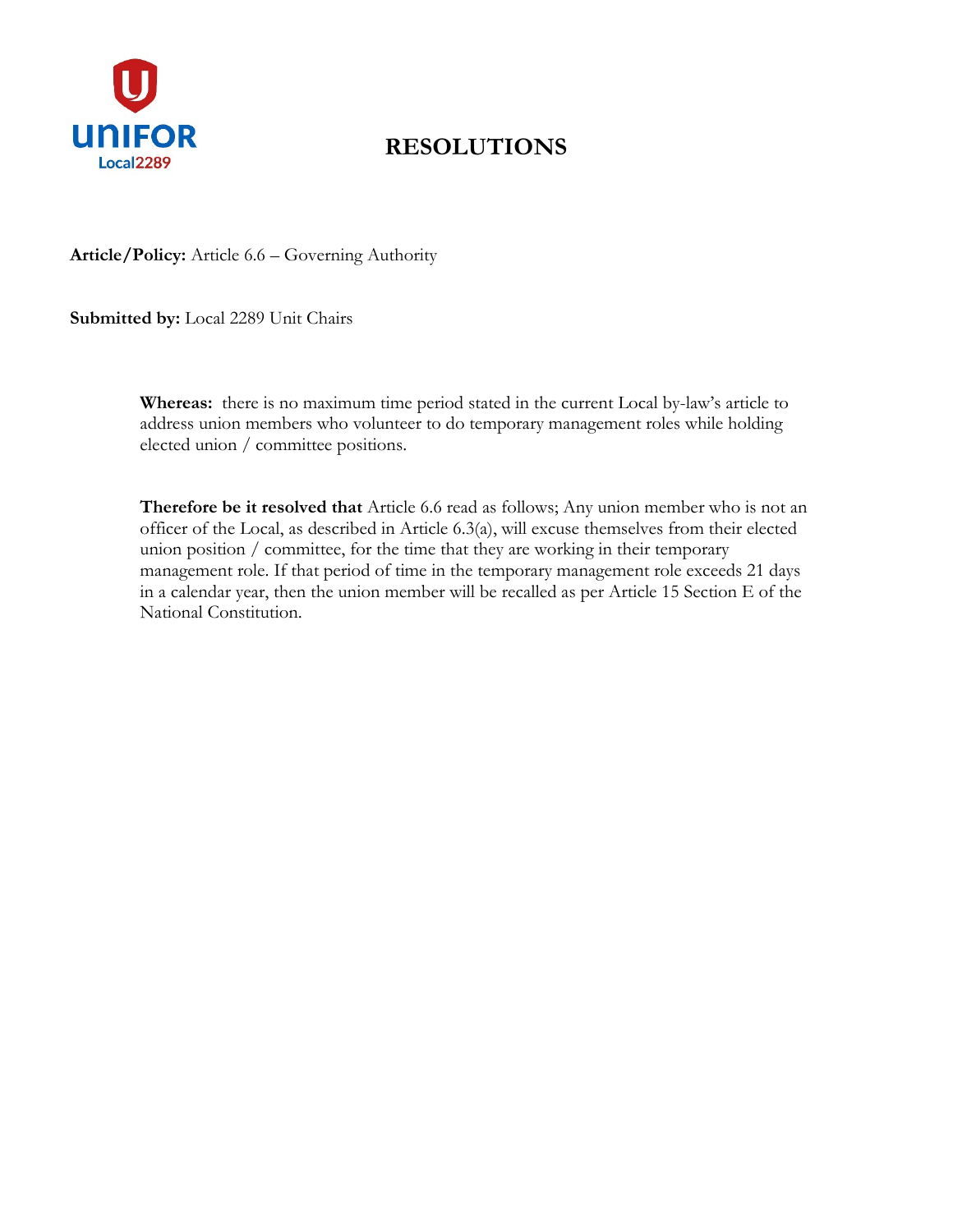

# **RESOLUTIONS**

**Article/Policy:** Article 11.6 – Local Committees – Trustee Committee

**Submitted by:** Local 2289 Unit Chairs

**Whereas:** the current Local by-law's article does not include a provision for the Trustee Committee to make suggestions to the Local executive regarding the Local's funds expense details.

**Therefore be it resolved that** Article 11.6 - Trustee Committee description of responsibilities have the following addition; The Local Trustee Committee can make recommendations regarding Local funds expenses to the Local executive for their consideration or approval.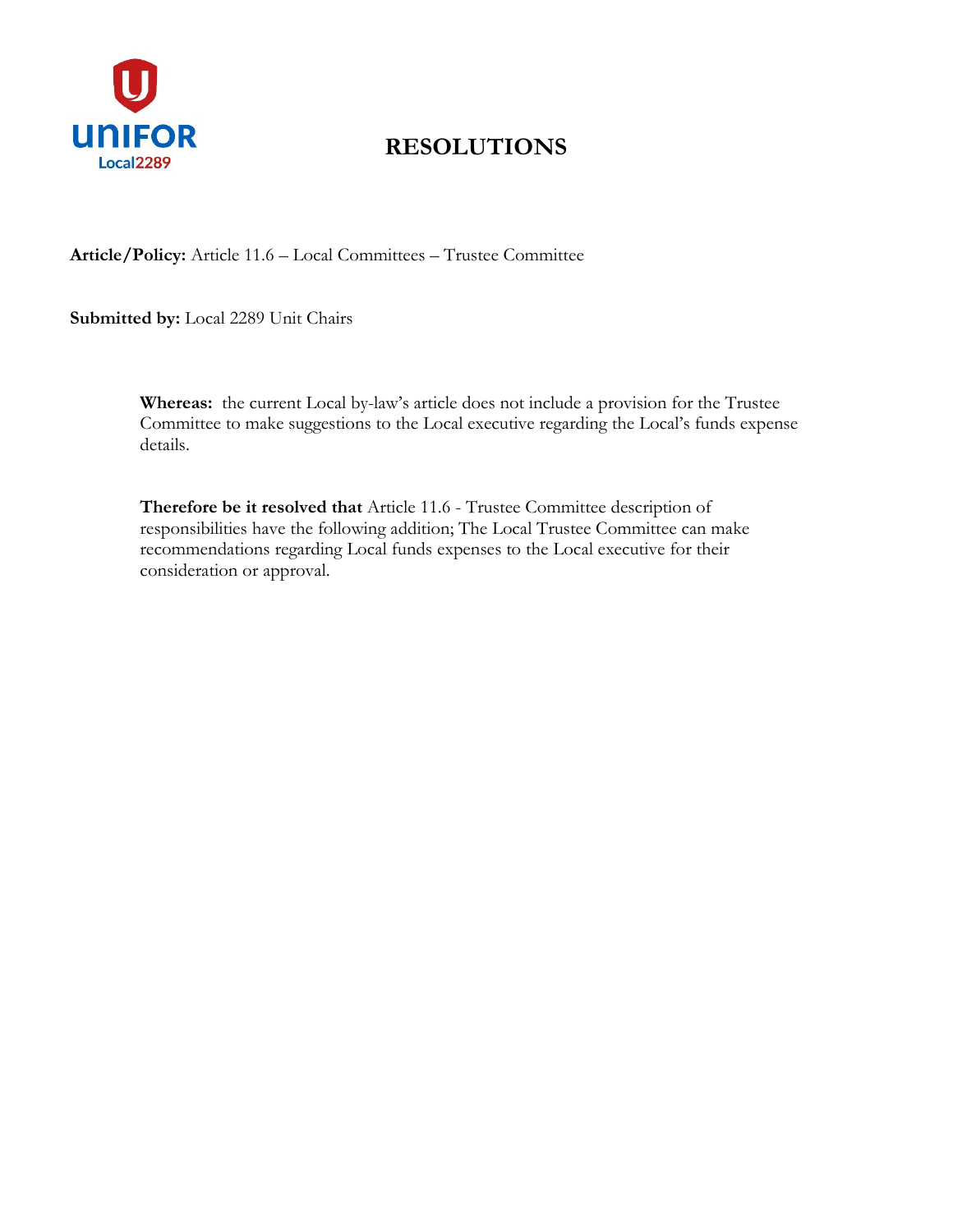

2022 Annual Local Meeting

#### Article/Policy: **ARTICLE 17 MISCELLANEOUS, paragraph 1**

Submitted by: Robert Bower

Whereas: The union local has the responsibility to keep the membership informed on a timely basis of important communications, which affect the membership.

and whereas: there are numerous free email providers available to members online which allow members to create email addresses quickly.

Therefore, be it resolved that:

Paragraph 1 be amended to read:

Each member has the responsibility to keep the Secretary/Treasurer informed of their correct home address and email address.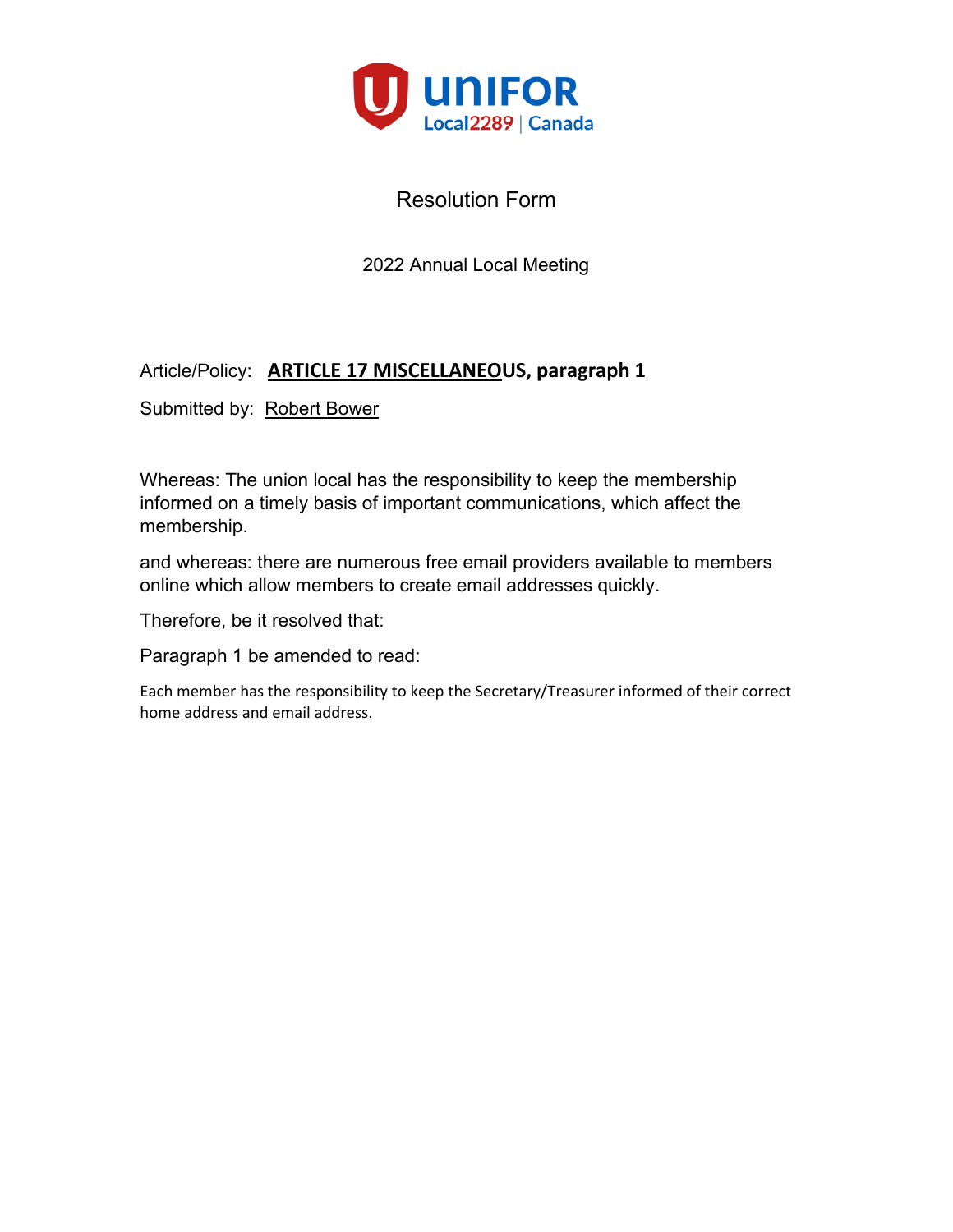

2022 Annual Local Meeting

Article/Policy: Article 18:3

Submitted by: Unifor Local 2289 Executive Board

Whereas: Currently the Annual Local Meeting is compromised of the President, Vice-President, Secretary/Treasurer, Directors, Unit Chairs, Cochairpersons/recorders, a determined number of delegates elected per Unit, and the 4 chief stewards.

and whereas: Our Unifor Local 2289 Woman's Advocate and Safety Coordinators are appointed to act on behalf of 2289 members to safeguard and promote the mental and physical wellbeing of our members, and to strengthen the Labour Movement, and participate in many joint meetings and discussions with the company on behalf of Unifor Local 2289.

Therefore, be it resolved that: The Woman's Advocate and Safety Co-ordinator for Unifor Local 2289 shall attend the Annual Local Meeting as delegates by virtue of their office.